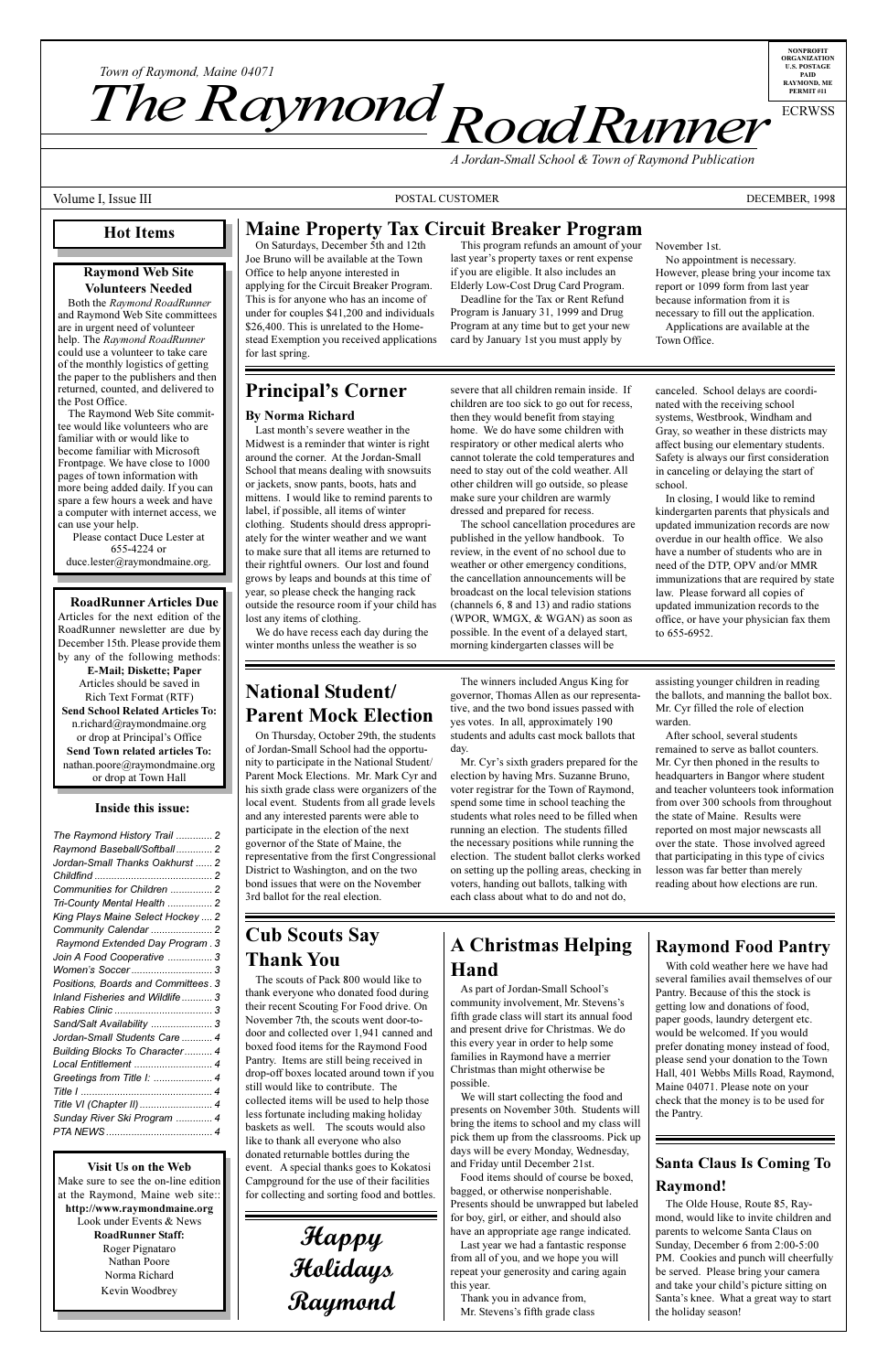#### December 1998 **Events and Meeting Schedule S Y UNDAY M Y ONDA T Y UESDA W Y EDNESDA T Y HURSDA F Y RIDA SATURDA 1 7:00PM** Selectmen **7:00PM** Conservation Committee **2 6:30PM** Middle School Dev. Com. **7:00PM** Planning Board **3 6:30PM** Elementary School Bldg **6:30PM** Lions - Kokatosi **4 2:20PM** Good News Jordan-Small Gym **5 9:00AM-12:00PM** Circuit Breaker Help From Joe Bruno Town Office

|                                                        |                                                                      | Jordan-Small                                                                                         | 7:00PM<br>School Committee                                                                               | 7:00PMi<br><b>PTA Meeting</b>                                                                                     |                                                           |                                                                                      |
|--------------------------------------------------------|----------------------------------------------------------------------|------------------------------------------------------------------------------------------------------|----------------------------------------------------------------------------------------------------------|-------------------------------------------------------------------------------------------------------------------|-----------------------------------------------------------|--------------------------------------------------------------------------------------|
| 6                                                      | 7                                                                    | 8<br>7:00PM<br><b>Community Development</b><br><b>Block Grant Meeting</b>                            | 9<br>7:00PM<br><b>Planning Board</b><br>Public Hearing                                                   | 10                                                                                                                | 11                                                        | 12<br>9:00AM-12:00PM<br>Circuit Breaker Help<br>From Joe Bruno<br><b>Town Office</b> |
| 13                                                     | 14<br>7:00PM<br>Budget/Finance<br>Committee                          | 15<br>$3:00$ PM<br><b>Community Development</b><br><b>Block Grant Meeting</b><br>7:00PM<br>Selectmen | 16<br>5:30PM<br>Senior Citizen Supper<br>6:30PM<br>Middle School Dev. Com.<br>7:00PM<br>School Committee | 17<br>6:30PM<br><b>Elementary School</b><br><b>Building Committee</b><br>6:30PM<br>Lions - Kokatosi<br>Campground | 18<br>2:20PM<br>Good News<br>Jordan-Small Gym             | 19<br>Appeals Board Deadline<br>for December Meeting                                 |
| 20<br>10:00AM<br>Appeals Board<br>Site Walk            | 21                                                                   | 22                                                                                                   | 23<br><b>Christmas Break</b><br>No School<br>7:00PM<br><b>Diabetes Meeting</b><br><b>Town Hall</b>       | 24<br><b>Christmas Break</b><br>No School                                                                         | 25<br>Christmas<br>No School<br><b>Town Office Closed</b> | 26<br>Town Office Closed                                                             |
| 27<br>Appeals Board<br>Deadline for January<br>Meeting | 28<br><b>Christmas Break</b><br>No School<br>7:00PM<br>Appeals Board | 29<br><b>Christmas Break</b><br>No School                                                            | 30<br><b>Christmas Break</b><br>No School                                                                | 31<br><b>Christmas Break</b><br>No School<br><b>New Years Eve</b><br>Town Office Open                             | January 1<br><b>Town Office Closed</b>                    |                                                                                      |

## **Tri-County Mental Health**

Tri-County Mental Health will have an Outreach Worker at the Town Hall on Wednesdays from 2:00-4:00 P.M.. Hours will begin on November 26, 1998. During this time walk in assistance will be available. If you would like more information or to schedule an appointment, with Rachel, please call Tri-County Mental Health at the number below.

Assistance is being offered in several areas: · Information about mental health issues and

- concerns, such as: Could I have depression, how do I find out, and what can I do about it?
- · Information and referral in coping with substance abuse. What to do when your life is out of control. · Assistance gaining access to mental
- health programs.
- · Someone to listen and provide short term, solution focused, problem solving support.

Please call or stop by with any questions or concerns related to these or other topics. Information and services are confidential. Tri-County Mental Health has daily office hours in Bridgton and Crisis Services available 24-hours a day. For further information call 647-5629 days, 800-743-6939 ext. 1006 evenings and weekends emergency.

## **Communities for Children**

The Communities for Children group had a productive November meeting working on the following projects: developing a community resource brochure for new families (a piece of a welcoming committee effort) supporting the growth of Raymond Rec. programs, and addressing the challenges of middle school transition. Another prospective project group is forming to examine the issue of adolescent resiliency. This group is interested in connecting Raymond youth to programming which would build communication, problem-solving and relationship skills.

If you would like more information about Communities for Children or would like to attend the next meeting on December 8 at 7:00 at the Jordan Small School library, please call Lori Rand at 655-4277 or Laurie Wallace at 655-2222.

Communities for Children is also working on bringing a Gymboree on the Go exercise program for preschoolers to Raymond. Each session runs for approximately 1/2 hour, costs \$5.00 per session and has a several week commitment. There is a minimum number of participants required for the program, so the first step is for those interested to have their names put on a list. For more information call Jane Hoffman at 655-5486.

## **Jordan-Small Thanks Oakhurst Dairy**

Hebron, ME-Hebron Academy senior Michael King has been on the ice all fall playing hockey with the Junior Pirates, a USA Hockey State Select Midget team. The son of Dale and Harry King of Raymond, King is a defenseman who will begin competing on the Hebron Academy hockey squad when their new season begins this coming week.

Fourth grade student would like to thank Oakhurst Dairy for donating five new globes to the Jordan-Small School. These were received in time to celebrate National Geography Awareness Week. Nearly 1,000 globes will be provided to Maine classrooms through this program designed to encourage students to better understand the concept of world economy and to protect the world environment. Oakhurst Dairy's support of Maine schools is much appreciated.

#### **Childfind**

Each year at Jordan-Small we attempt to locate children in the community who may require special education services. If you have a question about your child's development in the area of speech and language, gross and fine motor (using large and small muscles), hearing, vision, or learning, please call the school. If your child is three or older we will conduct a free screening at home. If your child is younger than three, we can provide some screening services in your home, and/or make arrangements for screening at the appropriate community agency. Our obligation also extends to Raymond students who attend private schools. If your child attends private school and you feel he or she may require special education services please notify us.

If you know of a child (your neighbor, niece, nephew, or the child of a friend) who may need this service please encourage their parents to call the school.

All screening is done only with parental permission and participation. If a problem is found an appropriate referral is made with parental permission. The results of the screening are confidential and the rights of both parents and children are protected under Maine Special Education Law.

If you have any questions or wish to refer a child for screening, please call me at the school. Mary E. Waters (655-4743)

## **The Raymond History Trail Project**

Students and teachers have been hard at work on the Raymond History Trail Project in the last month. We have created a bulletin board that is on display in the hallway between the front door and the office. It describes the various aspects of the project: the quilt, the web site, the tour, the pamphlet, the artifact trunk, and all the research that serves as the foundation for these. A brochure is also newly available with more comprehensive information.

Each student has completed the task of sewing two squares of material together with two diagonal lines of stitches. This was done by hand, and we discovered that we have some meticulous sewers in our classrooms. The squares have been sent off to be joined into quilt tops before the students add more details.

On Thursday, November 19, all three classes will spend the day working on the project. First we'll be visited by some longtime residents of Raymond who will share their oral histories and answer our questions. Next will come a film about quilt-making. Finally the students will be writing letters to residents to ask for information about our sites, interpreting maps and photographs, and conducting research about the sites.

Happy trails!

## **Raymond Baseball/Softball Board Elected**

At the November meeting, board members were elected to prepare for the upcoming season. Members of the board are Bruce Barter, Dave Blanchard, Diane Blanchard, Steve Curren, Steve Eastman, Jay Greeley, Denise Goodwin, John Hanley, Ron Lehr and Cindy Merriman. The officers for the 1999 season are:

President- Lisa Duncanson Vice President-Dave Sturgeon

Secretary-Tom Wiley Treasurer-Paul Cobb

The board will meet the 2nd Thursday of the month,

beginning in January.

## **King Plays Maine Select Hockey**

**Senior Citizens Dinner Menu for December 16, 1998 Please call the school office at 655-4743 for a reservation.**

> **Baked Ham Mashed Potatoes, Green Beans Yeast Rolls**

## **Come to our last POT ROAST SUPPER**

**of the year. Sat. Dec. 5 from 4:30 - 6:00 PM Raymond Village Community Church Main St. (Route 121) Raymond Pot Roast, Mashed Potatoes, Gravy, String Beans, Carrots, Biscuits, Beverages & Dessert Adults \$5.50 Children (under 12) \$2.00 Delivery in Raymond call 655-7749 Take Out Available Handicap Entrance**

## **Raymond Village Library**

With Christmas holidays upon us, we wish to remind you that the library has all sorts of information available to help us enjoy this special time. There are books and magazines on arts and crafts, food preparation, decorating, gift making, card making and fun things for children to do. One book, "Unplug the Christmas Machine", gives you ideas on how to fully enjoy the holidays without being exhausted from them. So come into the library and find something fun, useful or just entertaining.

We wish to remind our patrons that the library will be closed December 24, Christmas Eve.

Remember when school is closed because of inclement weather, the library is closed too. A good precaution is to call the library before coming in, if the weather is iffy, as we may be closing early, in order to let the librarians get home safely.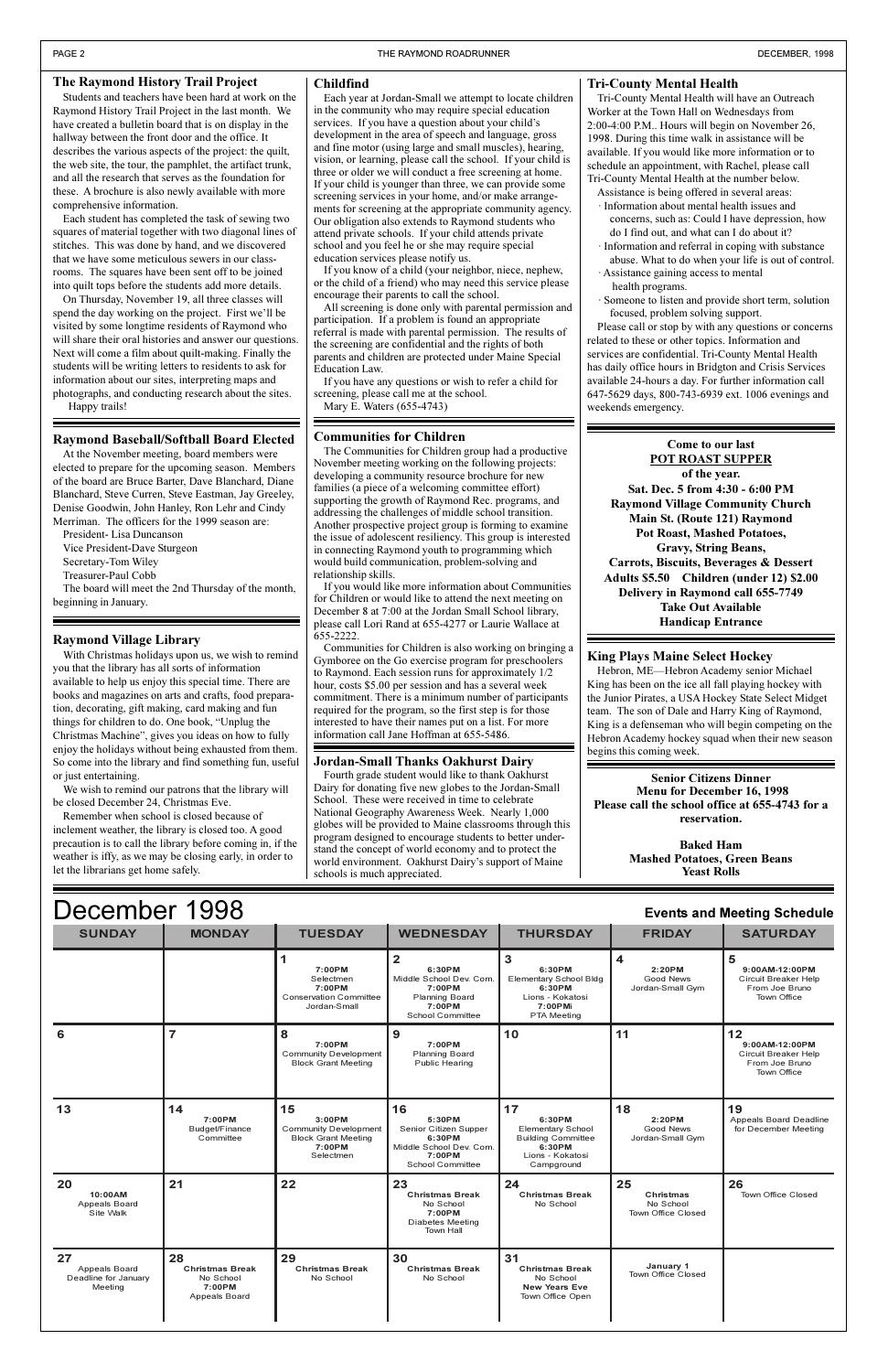## **Inland Fisheries and Wildlife**

All 1999 licenses will be available at the Town Office after December 10th. We are also registering ATV's and snowmobiles for both residents and nonresidents. Inland Fisheries and Wildlife will also be providing rulebooks for ATV's, boats and snowmobiles at that time.

If you are planning to purchase a hunting license as a gift you will have to provide the Town Office with a copy of their last hunting license or hunter safety card and their driver's license. Resident hunting and fishing licenses are \$20.00 and a combination hunting/fishing license is \$37.00. Children over the age of 16 will need an adult license. A junior hunting license is \$6.00.

If you are a resident of Maine over the age of 70, you can receive a complimentary license by sending in a form which can be picked up at the Town Office and sent into the State.

#### **Positions, Boards and Committees**

If you need information the following people listed are board or committee chairmen and department heads . You can contact them through the Town Office at 655-4742 or Jordan Small School at 655-4743.

| Appeals Board  Peter Leavitt                  |  |
|-----------------------------------------------|--|
|                                               |  |
| Cable Franchise  Duce Lester                  |  |
|                                               |  |
| Comprehensive Plan  Not Active                |  |
| Conservation Commission  Priscilla Rand       |  |
| Elementary School Building  David Johnson     |  |
|                                               |  |
| Middle School Development  Ellen VanHaastern  |  |
| Planning Board  Paul White                    |  |
| Principal, Jordan Small School  Norma Richard |  |
|                                               |  |
| Recreation Committee  Pat Smith               |  |
| Recycling Committee  Phil Hammett             |  |
|                                               |  |
| School Committee  Tammy Acker                 |  |
|                                               |  |
| Superintendent, School  David Bois            |  |
| Tassel Top Committee  Bob Metz                |  |
| Town Manager  Nathan Poore                    |  |
| Website Committee  Duce Lester                |  |

Women's Soccer has started for all energetic women. Anyone interested can join us at 8:00 PM in the Jordan-Small School gym every Monday night. Hope to see you there!

If you are interested in serving on a committee, please let the Town Office know. We presently have an opening on the Planning Board.

## **Rabies Clinic**

RED enjoyed (and survived) it's fourth summer program. Once again, we had a great time with over 67 children attending throughout the months of June, July, and the first week of August. We enjoyed many field trips during that time. Our very own Zack Knights ran the bases with Slugger at a Sea Dogs game, Zack won!) Over 25 kids were involved in Raymond Rec's swim lesson program. Several children in Summer RED also attended summer school at JSS.

> Saturday, January 16, 1999 will be the date of a Rabies Clinic at the Public Works Garage, 387 Webbs Mills Road, from 1:00 P.M. to 3:00 P.M.. All dogs and cats can be vaccinated for Rabies at \$8.00 per animal. Please be sure to have your pet under restraint at all times. Having cats in a box or pet crate is very helpful as they can get very excited in a strange place. All house pets should be vaccinated for at least Rabies as it is communicable to people. This will ensure the safety of your family against Rabies.

Joni had the opportunity to take three children to Jerry Lewis' annual Muscular Dystrophy Telethon in Portland on Memorial Day. The RED Kids raised over \$800 in a hop-a-thon which was held in March. Good job, Kids!

Thanks to everyone who helped organize and participated in RED's annual Halloween Lottery/Auction. It was a great success with over \$1700 being raised for the program. Most of this money is used to help families who need financial assistance in order for their children to attend RED. It was a great night of fun, scares, treats and prizes. A list of donors is listed below.

> The 1999 stickers are available and it is permissible for anyone to license their dogs now for 1999. Neutered dogs cost \$5.00 and non-neutered \$8.50. Reregistrations only need the dog's current Rabies Certificate. If this is a new registration we will need the current Rabies Certificate and the State Neutering Certificate if they are neutered.

#### RED's 1998/1999 Board of Directors:

## **Roadrunner Calendar**

 If you would like to have a meeting included in the Calendar, please call Louise at the Town Office prior to the RoadRunner deadline and she will put it on the Calendar for the next issue.

## **Sand/Salt Availability**

As of December 1st Raymond residents can get sand/salt for their home walkways at the Sand/Salt shed on Plains Road. Residents can get small amounts of sand to be hand shoveled into containers for home use only. The shed area will be open weekdays between 8:00 am to 6:00 P.M.. Saturday hours will be from 8:00 am to 12:00 noon and Sunday it will be closed. At no time will loading of trucks be allowed. Public entry into the fenced area is prohibited. We appreciate your understanding that the primary use of the salt/sand facility is for keeping Raymond's roads safe. If the pile is low we will try to replenish it when time allows us to be away from sanding roads. During storms when the area is being used by Public Works for plowing and sanding, public entry will be stopped for the consideration of safety.

All Star Trophy **Hair Excitement** People's Heritage Bank Arkie Rogers Septic Hair Force One Pizza Hut Astro Arcade **Hawkes Construction** Portland Glass Barney's Seafood Hole in the Wall Portland Pirates Beacon Lanes & Pizza Home Vision Video Portland Sea Dogs Bodies by Beau Howard & Eileen Stiles Pot Shed Brake & Exhaust Center Hudson's Floor Covering Quest Travel Bri's Pizzaria Ida's Hairstyling R F Blake Millwork Bright Beginnings Jack Fitch Ray's Barber Shop Cabin Candlery Jordan Bay Animal Hospital Raymond Service Center Cafe Sebago Julies Laundry Raymond Town Office Camp Nashoba North K & K Reel Vision Raymond Village Library Casco Bay Lines Kettle Cove Marina Red Sands Restaurant Cayer Land Services Key Bank Robertos Pizza Plus Charlie Beiggs Kim Williams Seacoast Fun Park Chipco International, LTD Kokatosi Campground Sears Chunky's Cinema Pub Leaf & Bean Shaw's Supermarket Classic Custom Woodwork Lee's Family Trailer Sales Shawnee Peak CMP Lifestyle Fitness Center Shop'n Save Cole Farms **Main Street Beauty** Silver Ridge Custom Homes Creative Hair Design Maingas Solutions Crickets Corner Manginos Songo River Queen 11 D'Angelo's Mark Pollard Electrical Speedy Gas Stop Dairy Queen Martin Machine, Inc. Steve & Janet Curren Decorum, Inc. McDonalds Subway - Raymond Downeast Sharpening Meadow Brook Farm Sundancer Restaurant Dunkin' Donuts Miller's Diner Sunset Variety ER Clough's Millwork Plus Sydney's Restaurant First Title of Maine MJ Richio's Thomas Conger Fisherman's Net Mr. Bagel Thomas F. Kinnelly Fleet Bank of Maine Murley's Greenhouse Time Warner Cable Fonda's Hair Fashions Northeast Academy of Dance True Value Hardware Foreside Harbor Northern Pines Village Tennis Foster Family Connection Norway Savings Bank Wentworth Ten T-Shirt Gagnon Oil Company Office Supply Company White's Woodworking Gary Conant Patricia Stults Windham Photo Barn

President: Vicki Woodbrey Treasurer/Secretary: Pattie Fasold Vice President: Meg Waters Board Members: Gary Conant Executive Director: Joni Merrill Geri Keane

It is hard to believe it is already November!

I would like to catch you up on some news from the past few months:

A great thanks to our wonderful staff: Judy Gisel, Jeanine Martin, Kellie Ouellette, Kevin Ouellette, Josh Robbins, Tammy Chappius & Joel Jerome. We saw the Sea Dogs (and our very own Zack Knights ran the bases with Slugger - Zack won!) Joni Merrill led the gang as Executive Director (and also summer bus driver). This was her third summer with the program. Thank you for letting us enjoy your kids.

1998 Halloween Lottery/Auction Donors Thank you for your support of RED!!!!

Gulf of Maine Gunsmithing Wok & Roll

Chips Etc. Le Bistro du Lac Sebago Energy Conservation

A changing of the guard took place at RED's annual Board meeting in September. Lori Freid Davis who was Board President for five years handed in her resignation. Thank you, Lori, for your diligence, hard work and never ending concern for children's issues.

The Raymond Extended Day Program is a before & after school child-care program which meets in the cafeteria at the Jordan-Small School. For more information, please call Joni Merrill at 655-3203

## **Join A Food Cooperative**

The Rabbit Run Food Coop is looking for new members. We order from a catalog that offers quality groceries, bulk herbs and spices, delicious coffees, natural body products, and other unusual goodies. The prices stay low due to sharing bulk items and ordering directly from the distributor. The coop meets bimonthly and the order is delivered one week later. Coop jobs are shared by its members.

The next meeting will be on Monday, November 30th, 7:00 PM at the Jordan-Small School. Please join us! Call Sandy at 655-5457 for more information.

## **Women's Soccer**